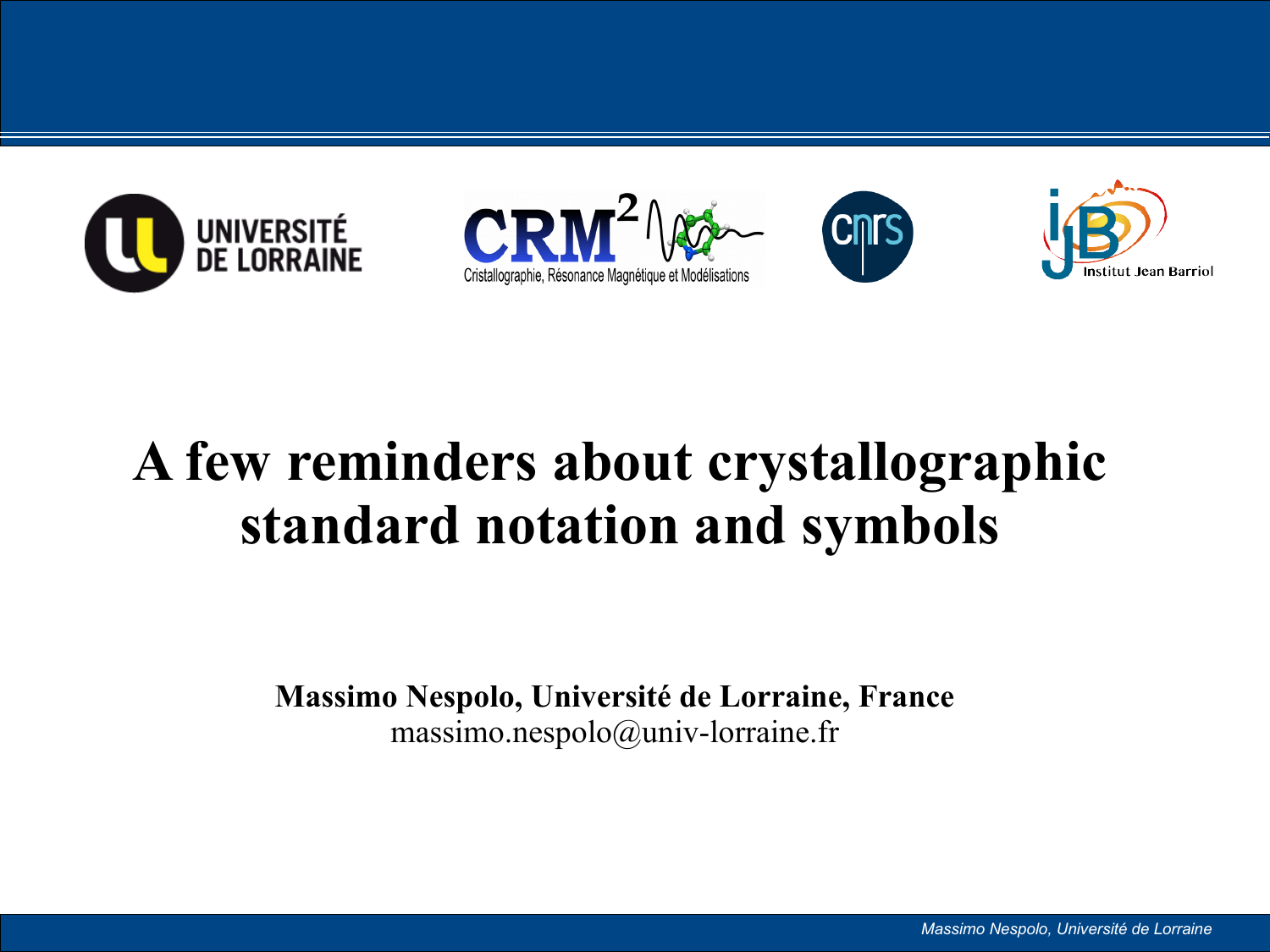# **Unit cells**

A unit cell is identified by the translations from a lattice node arbitrarily take as the origin to all lattice nodes on or in the unit cell.

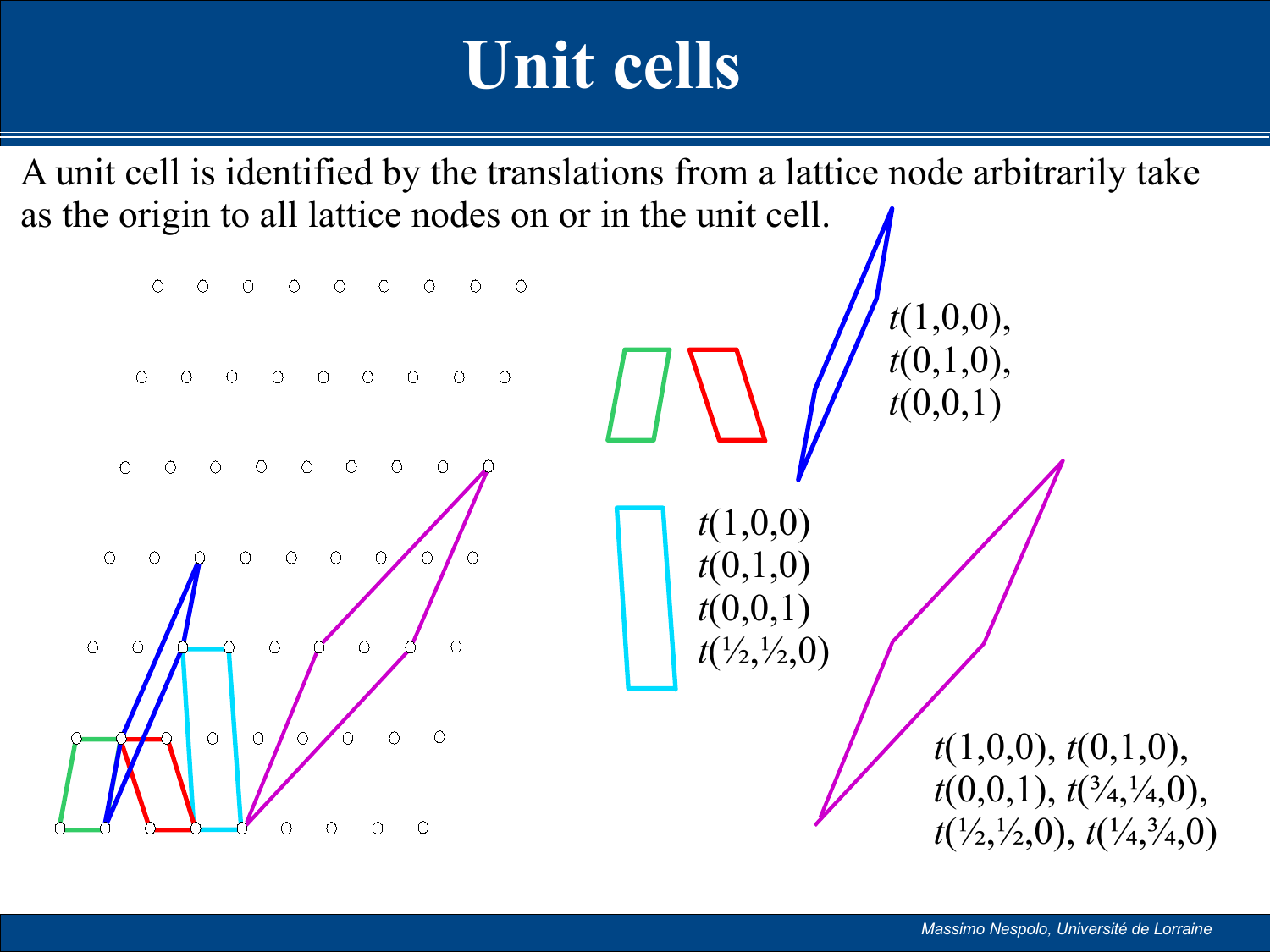# **Unit cells**

For some unit cells, more often adopted, a letter is used which allows to avoid specify the translations

*t*(1,0,0), *t*(0,1,0), *t*(0,0,1): *P*

*t*(1,0,0), *t*(0,1,0), *t*(0,0,1), *t*(0,½,½) : *A* —

*t*(1,0,0), *t*(0,1,0), *t*(0,0,1), *t*(½,0,½) : *B*  $\longrightarrow$  *S* 

*t*(1,0,0), *t*(0,1,0), *t*(0,0,1), *t*( $\frac{1}{2}$ , $\frac{1}{2}$ ,0) : *C* -

*t*(1,0,0), *t*(0,1,0), *t*(0,0,1), *t*(½,½,½) : *I*

*t*(1,0,0), *t*(0,1,0), *t*(0,0,1), *t*(0,½,½), *t*(½,0,½), *t*(½,½,0) : *F*

*t*(1,0,0), *t*(0,1,0), *t*(0,0,1), *t*(⅔,⅓,⅓), *t*(⅓,⅔,⅔) : *R* (obverse setting)

*t*(1,0,0), *t*(0,1,0), *t*(0,0,1), *t*(⅔,⅓,⅔), *t*(⅓,⅔,⅓) : *R* (reverse setting)

*t*(1,0,0), *t*(0,1,0), *t*(0,0,1), *t*(⅔,⅓,0), *t*(⅓,⅔,0) : *H*

*t*(1,0,0), *t*(0,1,0), *t*(0,0,1), *t*(⅓,⅓,⅓), *t*(⅔,⅔,⅔) : *D*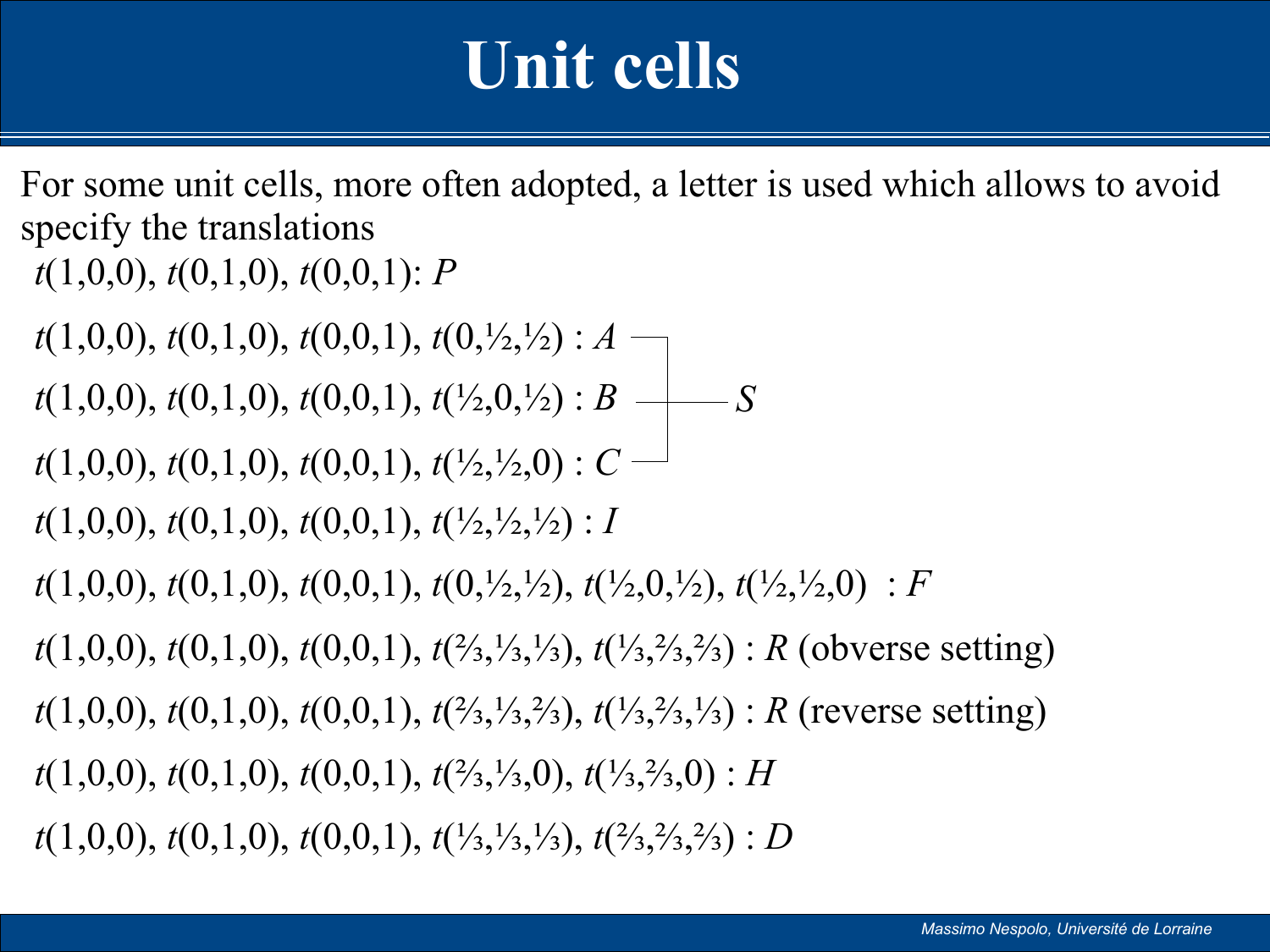# **Unit cells**

Problem: how to identify a primitive unit cell?

```
t(1,0,0), t(0,1,0), t(0,0,1): P
```
But we do not know how the translations are oriented in space!

We need a reference with respect to which any primitive unit cell can be uniquely defined

Solutions:

- 1.The **conventional** unit cell (uniquely defined only from orthorhombic symmetry upwards)
- 2.An **orthonormal** unit cell (whose edges do not connect lattice nodes, in general)
- 3.The **reduced** unit cell, of which we have two types:

type I:  $a \le b \le c$ , all acute angles

type II:  $a \le b \le c$ , all non-acute angles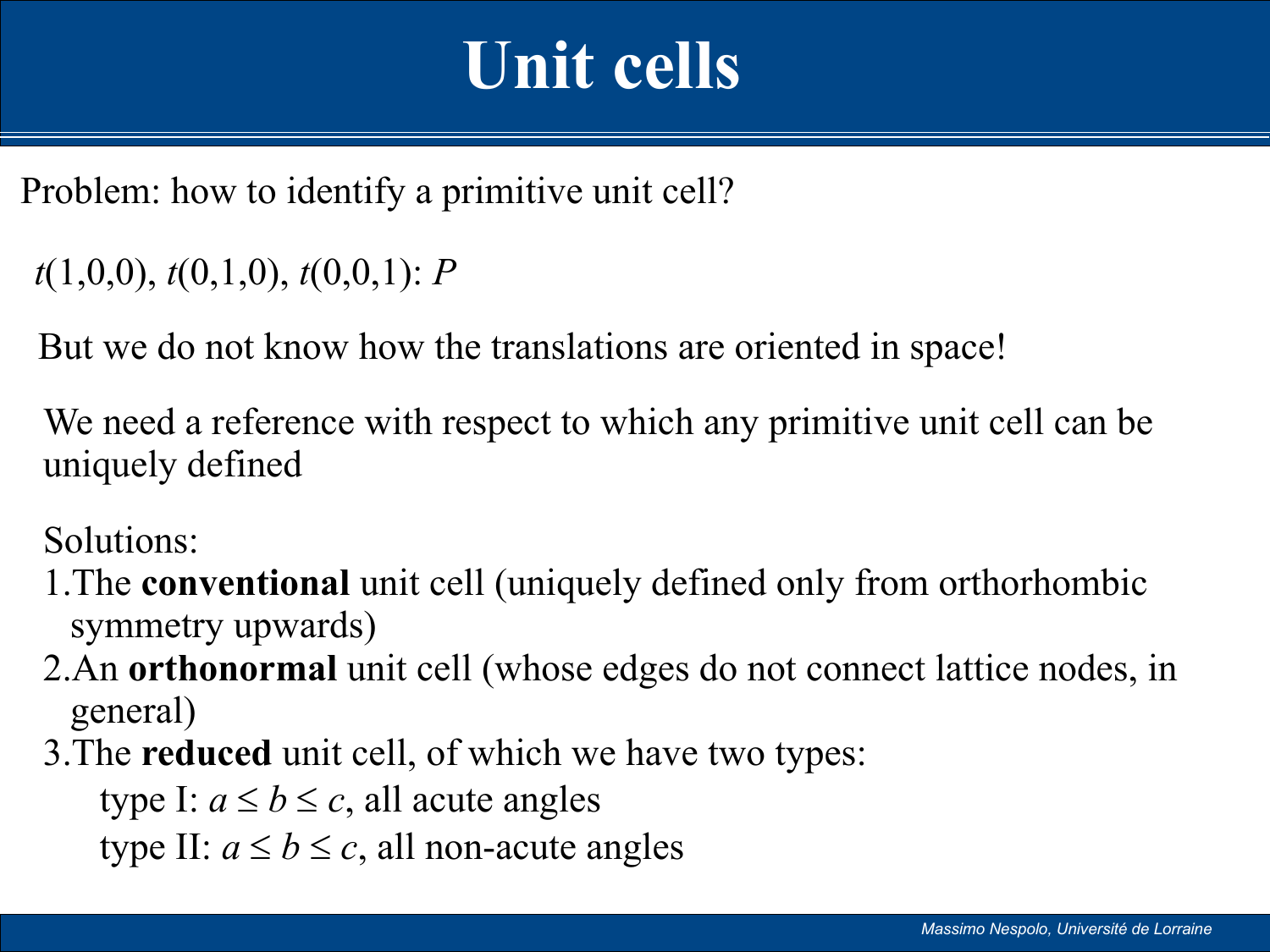# **Conventional unit cell**

For each lattice, the conventional cell is the cell obeying the following conditions:

1.its basis vectors define a **right-handed axial setting**;

2.its **edges** are along **symmetry directions of the lattice**;

3.it is the **smallest** cell compatible with the above condition.

Triclinic crystals do not have symmetry directions: the conventional unit cell is not defined

Monoclinic crystals have only one symmetry direction: the conventional unit cell is not uniquely defined



A monoclinic angle between 90 and 120° is usually preferred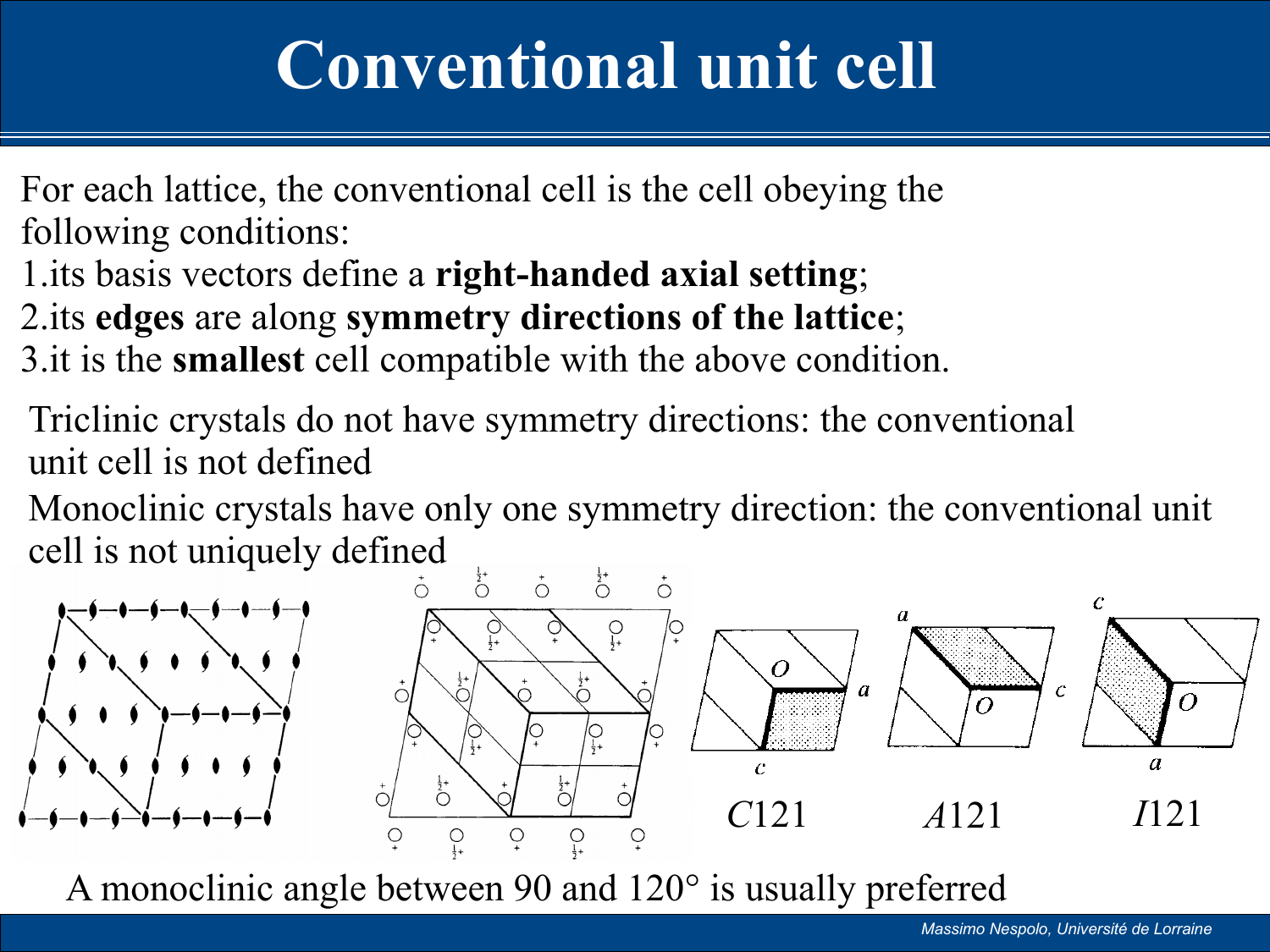# **Conventional unit cell**

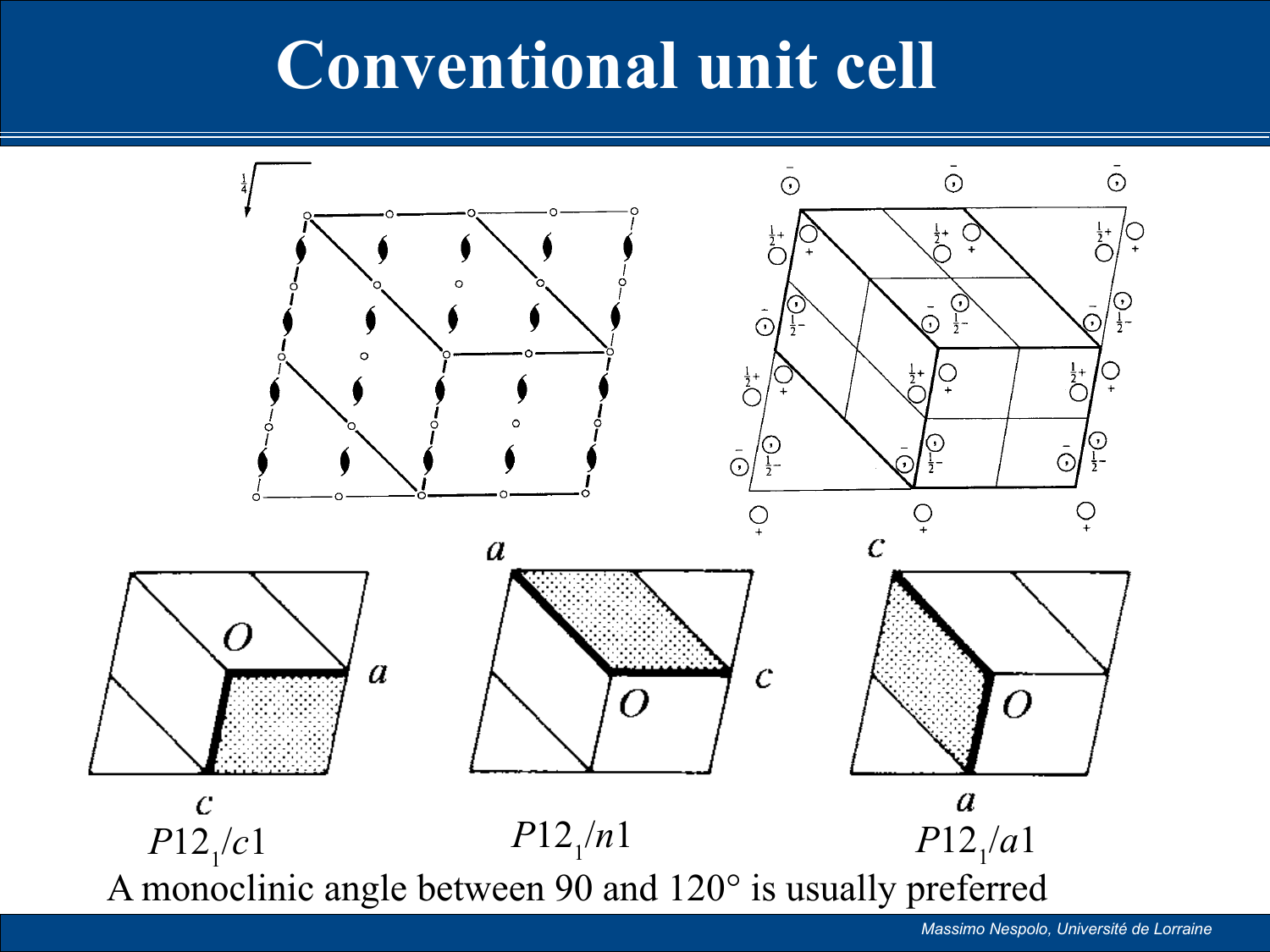# **Symbols**

| $a,b,c$ :<br>$a,b,c$ : | basis vectors (bold)<br>cell parameters ( <i>italics</i> )                                          |
|------------------------|-----------------------------------------------------------------------------------------------------|
| UVW                    | Coordinates of a lattice node                                                                       |
| $\lceil uvw\rceil$     | Indices of direction in direct space                                                                |
| [UVTW]                 | Weber indices for hexagonal lattice (forget them!)                                                  |
| $\langle uvw\rangle$   | Indices of a set of directions crystallographically equivalent in<br>direct space                   |
| $\lceil uvw\rceil^*$   | Indices of direction in reciprocal space                                                            |
| (hkl)                  | <b>Miller</b> indices of a family of lattice planes                                                 |
| (hki)                  | <b>Bravais-Miller</b> indices of a family of lattice planes for the<br>hexagonal lattice            |
| $\{hkl\}$              | <b>Miller</b> indices of a crystal form (set of equivalent families of<br>lattice planes)           |
| $\{h\&i\}$             | Bravais-Miller indices of a crystal form for the hexagonal lattice                                  |
| hkl                    | <b>Laue</b> indices of a diffraction, coordinates of a reciprocal lattice<br>node (no parentheses!) |
| $(hkl)^*$              | Miller indices of a family of planes in reciprocal space                                            |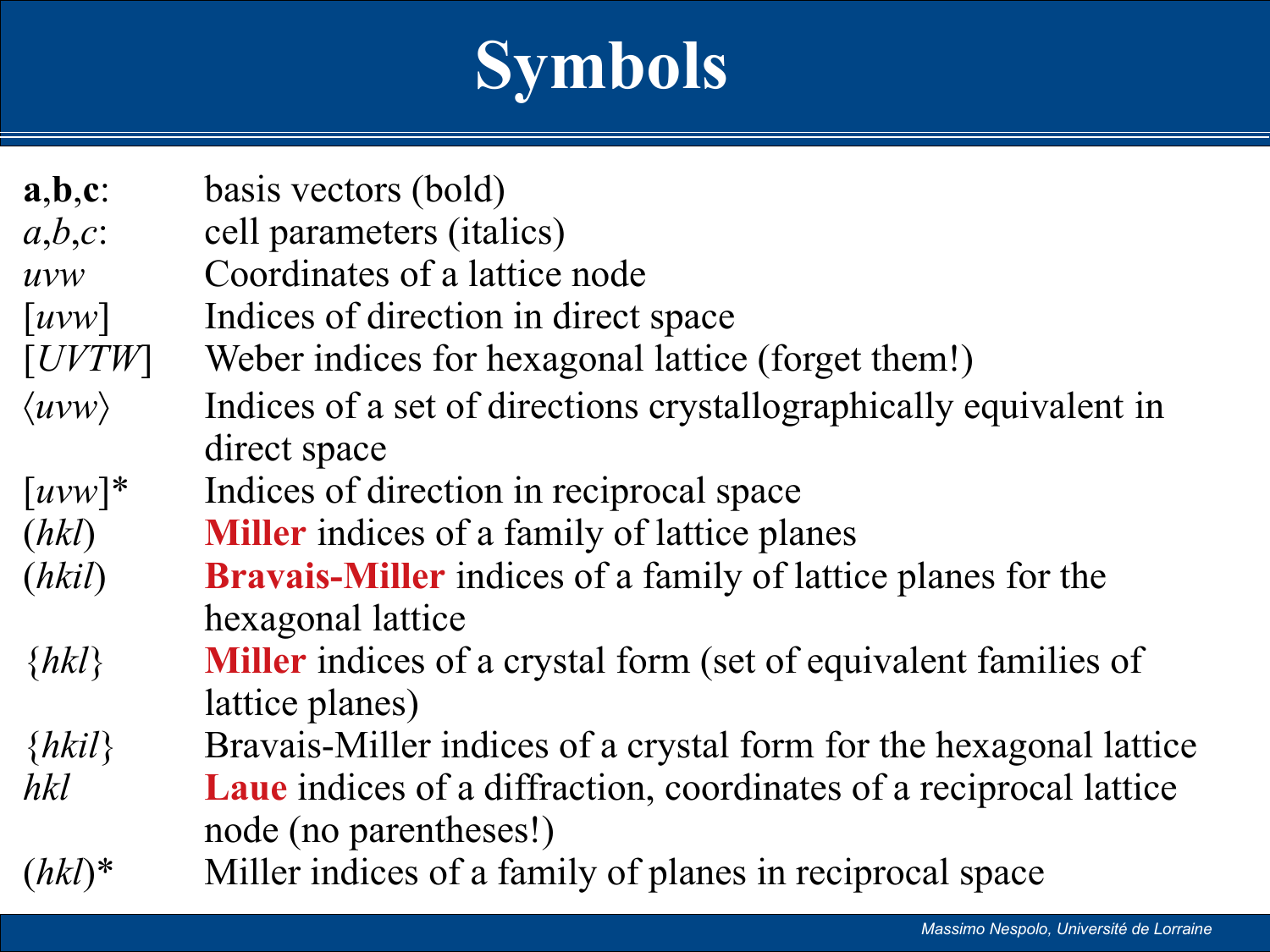# **Elementary geometrical model of diffraction**



Spherical waves originate at each point of a periodic grid and interfere positively when their phase differs by an integer number of wavelengths. A difference of *n* wavelengths corresponds to diffraction of order *n*.

Diffraction *nh*,*nk*,*nl* (**Laue** indices, no parentheses) is the *n*-order diffraction from plane (*hkl*) (**Miller** indices, with parentheses).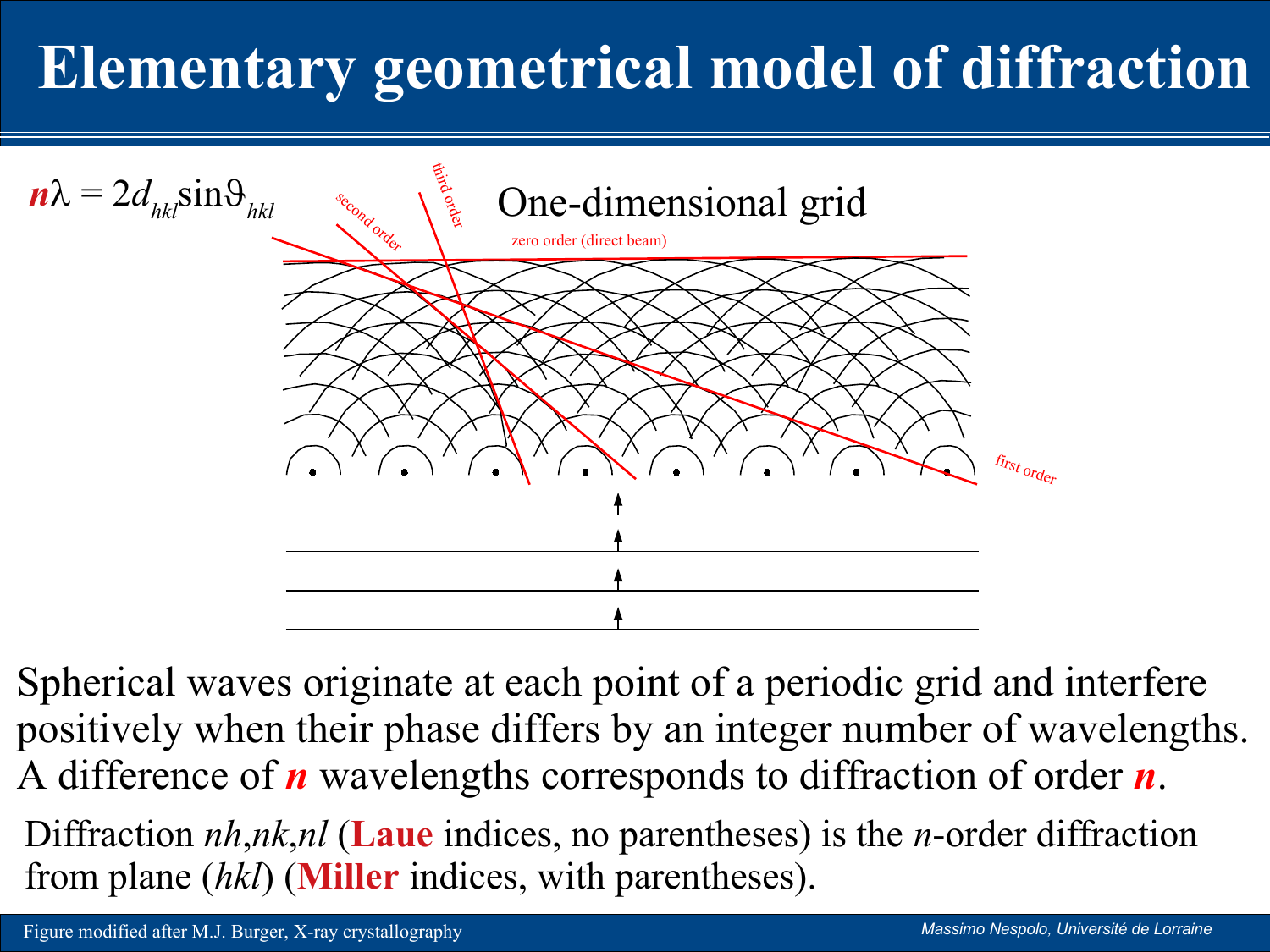#### **Coordinates of lattice nodes, direction indices [***uv***]**

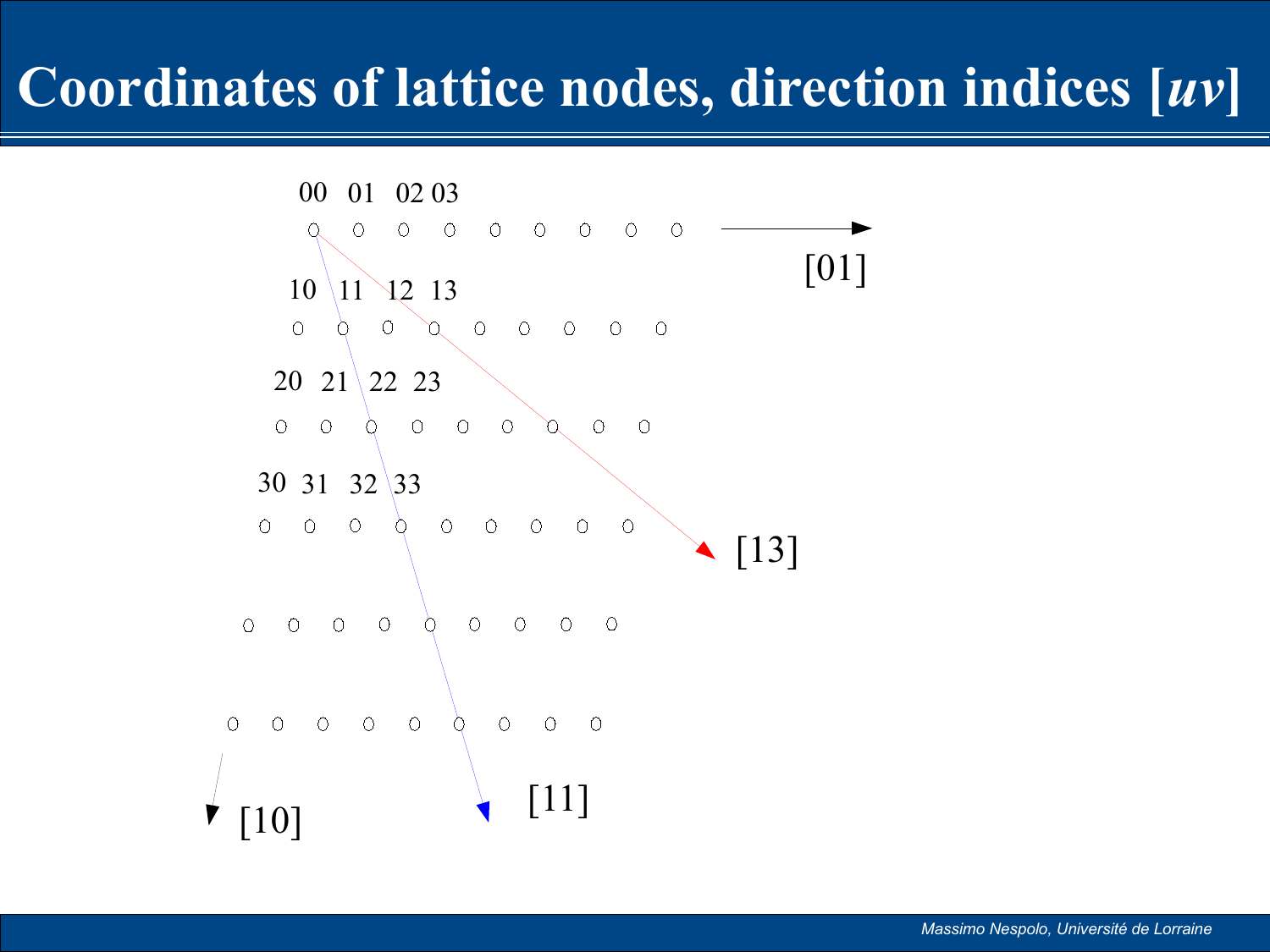## **Coordinates of lattice nodes, direction indices [***uv***]**



<https://doi.org/10.1107/S1600576717010548>

*Massimo Nespolo, Université de Lorraine*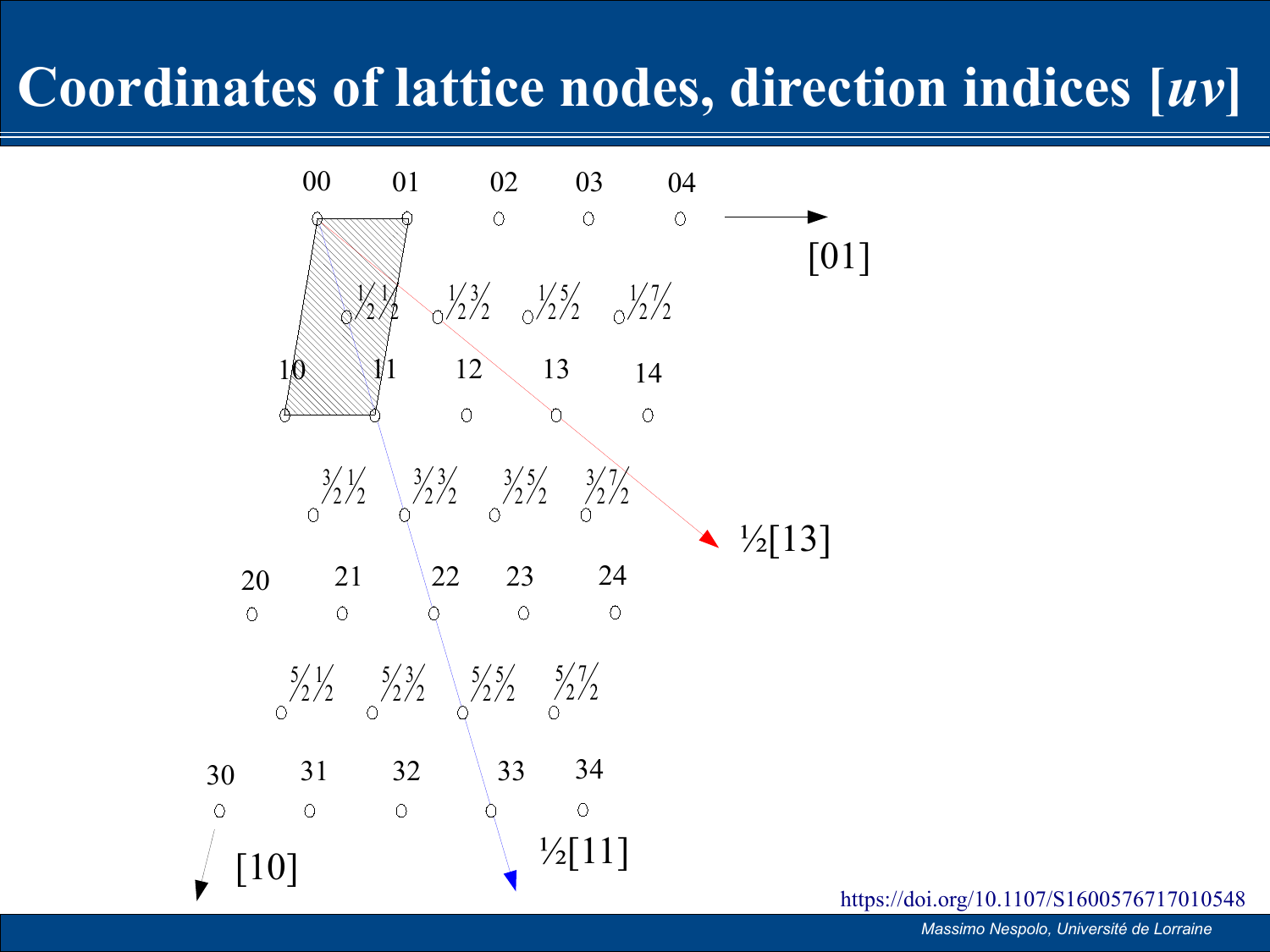## **Why is it important to use correct indexing?**

$$
\mathbf{a}_{P} = (\mathbf{a}_{C} + \mathbf{b}_{C})/2 \qquad \mathbf{a}_{C} = \mathbf{a}_{P} - \mathbf{b}_{P}
$$
\n
$$
\mathbf{b}_{P} = (-\mathbf{a}_{C} + \mathbf{b}_{C})/2 \qquad \mathbf{b}_{C} = \mathbf{a}_{P} + \mathbf{b}_{P}
$$
\n
$$
\mathbf{c}_{P} = \mathbf{c}_{C} \qquad \mathbf{c}_{C} = \mathbf{c}_{P}
$$
\n
$$
(\mathbf{a}_{P}\mathbf{b}_{P}\mathbf{c}_{P}) = (\mathbf{a}_{C}\mathbf{b}_{C}\mathbf{c}_{C})\begin{pmatrix} \frac{\sqrt{2}}{2} & \frac{\sqrt{2}}{2} \\ \frac{\sqrt{2}}{2} & \frac{\sqrt{2}}{2} \\ \frac{\sqrt{2}}{2} & \frac{\sqrt{2}}{2} \end{pmatrix} \quad (\mathbf{a}_{C}\mathbf{b}_{C}\mathbf{c}_{C}) = (\mathbf{a}_{P}\mathbf{b}_{P}\mathbf{c}_{P})\begin{pmatrix} 110 \\ 110 \\ 001 \end{pmatrix}
$$
\n
$$
\mathbf{a}_{P}
$$
\n
$$
\mathbf{a}_{P}
$$
\n
$$
\begin{pmatrix} u_{C} \\ v_{C} \\ w_{C} \end{pmatrix} = \begin{pmatrix} \frac{\sqrt{2}}{2} & \frac{\sqrt{2}}{2} \\ \frac{\sqrt{2}}{2} & \frac{\sqrt{2}}{2} \\ \frac{\sqrt{2}}{2} & \frac{\sqrt{2}}{2} \end{pmatrix} \begin{pmatrix} u_{P} \\ v_{P} \\ w_{P} \end{pmatrix} \qquad \begin{pmatrix} u_{P} \\ v_{P} \\ w_{P} \end{pmatrix} = \begin{pmatrix} 110 \\ 110 \\ 001 \end{pmatrix} \begin{pmatrix} u_{C} \\ v_{C} \end{pmatrix}
$$
\n
$$
\mathbf{a}_{C}
$$
\n
$$
\mathbf{a}_{C}
$$
\n
$$
\mathbf{a}_{D}
$$
\n
$$
\mathbf{a}_{D}
$$
\n
$$
\mathbf{a}_{D}
$$
\n
$$
\mathbf{a}_{C}
$$
\n
$$
\mathbf{a}_{D}
$$
\n
$$
\mathbf{a}_{D}
$$
\n
$$
\mathbf{a
$$

a lattice direction, because 200 is not the first lattice node on that direction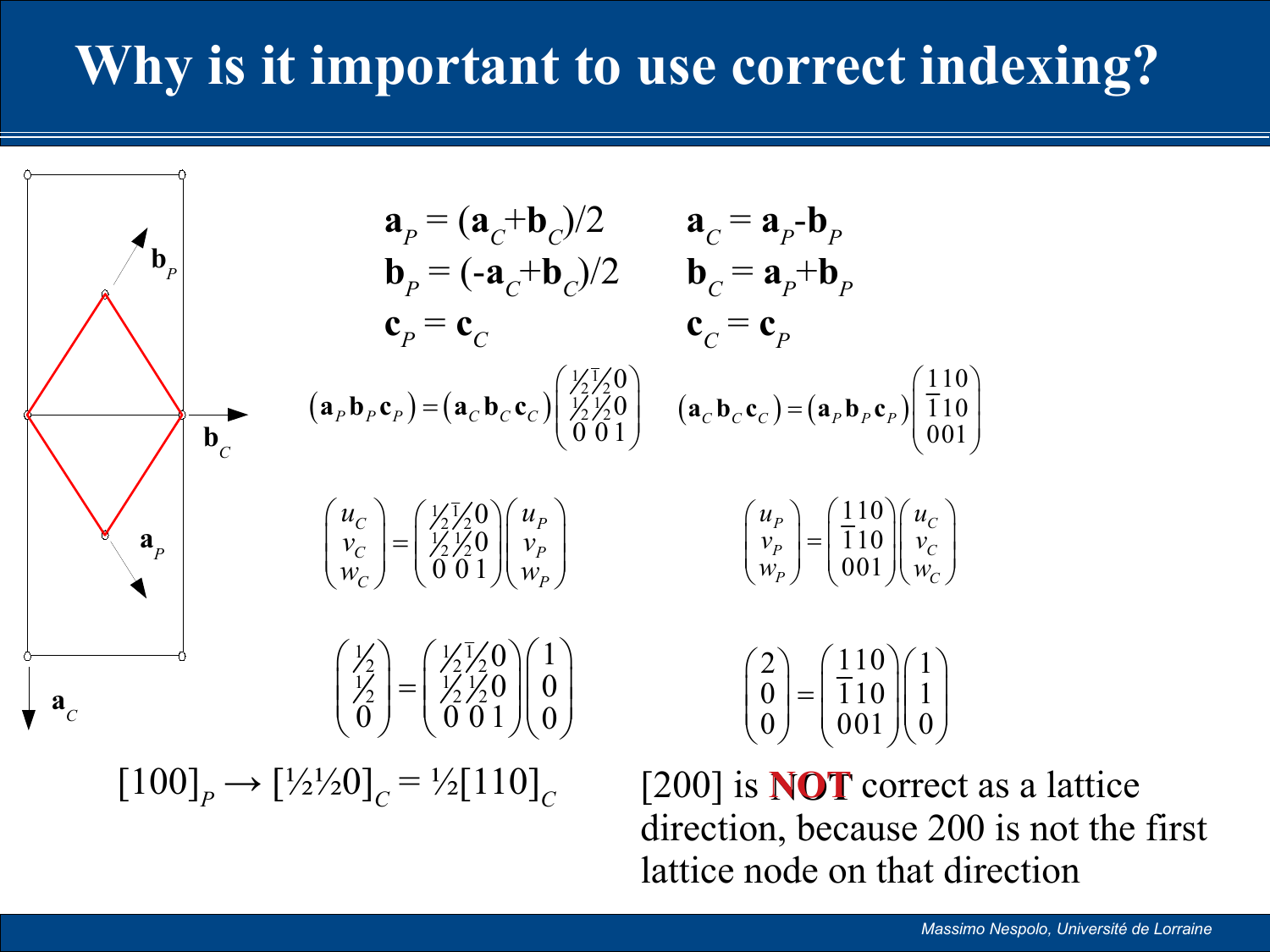# **Miller indices**



The values *h*, *k* and *l* are called the **Miller indices** of the lattice plane and give its **orientation**.

All lattice planes in the same family have the same orientation  $\rightarrow$  (*hkl*) represents the whole **family of lattice planes**.

 $x/p + y/q + z/r = 1$ 

$$
(qr)x + (pr)y + (pq)z = pqr
$$
  
hx + ky + lz = m

Making *m* variable, we obtain a *family* of lattice planes, (*hkl*), where *h*, *k* and *l* are called the Miller indices.

First plane of the family (*hkl*) for  $m = 1$  $hx + ky + lz = 1$ 

Intercepts of the first plane of the family (*hkl*) on the axes  $p = pqr/qr = m/qr = 1/h$  $q = pqr/pr = m/pr = 1/k$  $r = pqr/pq = m/pq = 1/l$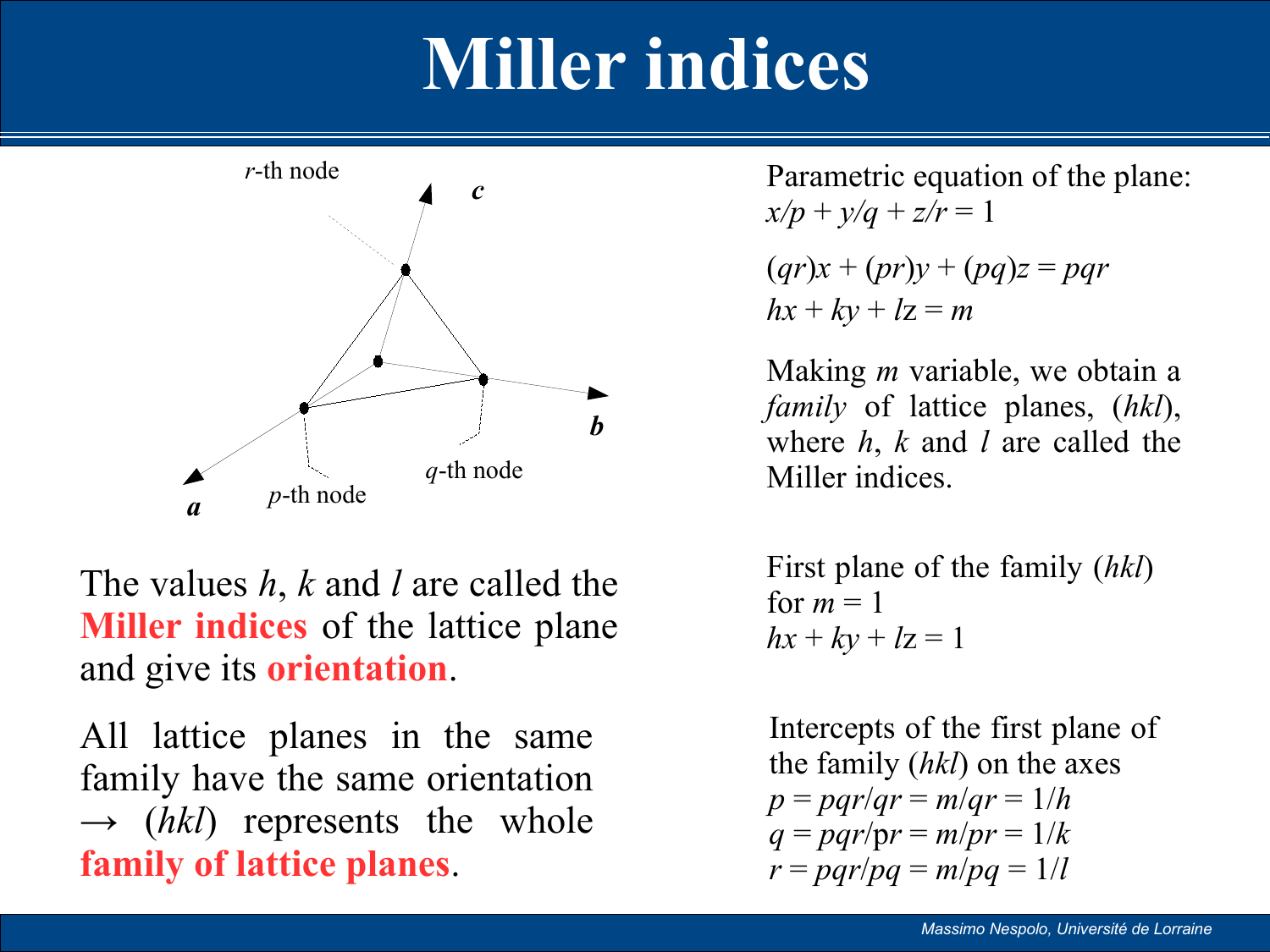## **Miller indices for different types of lattice : (***h***00) in** *oP* **and** *oC* **(projection on ab)**



**In morphology, we do not see the lattice and thus the Miller indices of a face are usually coprime integers**

<http://dx.doi.org/10.1107/S1600576715011206>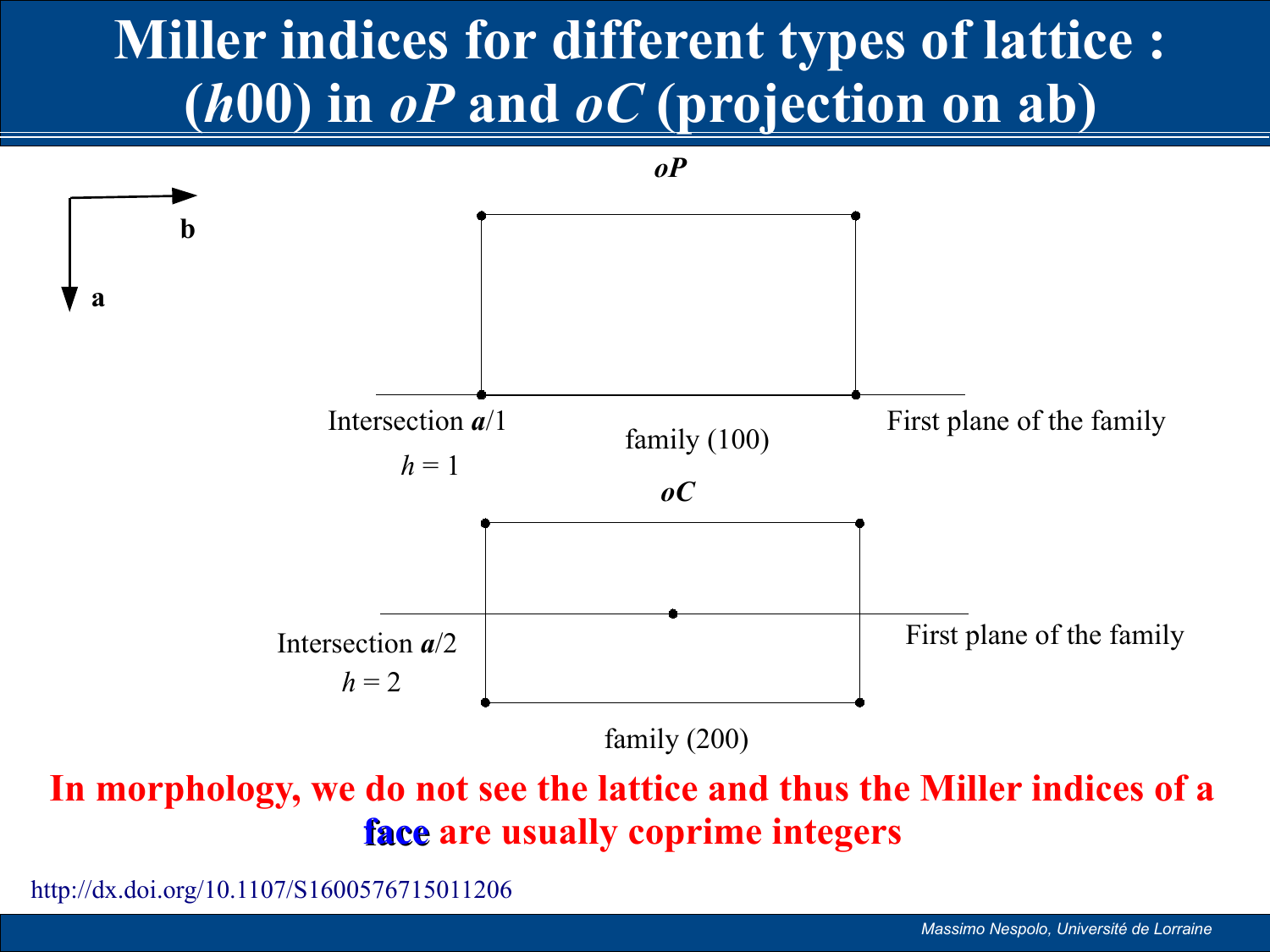#### **Why is it important to use correct indexing?**

 $\mathbf{a}_p = (\mathbf{a}_c + \mathbf{b}_c)/2$ **b**<sub>*P*</sub> =  $(-a_C + b_C)/2$  $\mathbf{c}_p = \mathbf{c}_c$  $\mathbf{a}_C = \mathbf{a}_P - \mathbf{b}_P$ **<sup>***C***</sup> =**  $**a**$ **<sup>+</sup>** $**b**$ **<sup>***P***</sup>**  $\mathbf{c}_C = \mathbf{c}_P$  $(\mathbf{a}_P \mathbf{b}_P \mathbf{c}_P) = (\mathbf{a}_C \mathbf{b}_C \mathbf{c}_C)$  $\frac{1}{2}$  $\frac{1}{2}$  $\frac{1}{2}$ 0 0  $\left[\begin{array}{c} \rho \mathbf{v}_P \mathbf{v}_P - (\mathbf{a}_C \mathbf{v}_C \mathbf{v}_C) & \frac{\sqrt{2720}}{21} \\ 0 & 0 & 1 \end{array}\right]$  $\left(\frac{1}{2}\right)_{2}^{1}\left(0\right)$  $(\mathbf{a}_C \mathbf{b}_C \mathbf{c}_C) = (\mathbf{a}_P \mathbf{b}_P \mathbf{c}_P) \begin{bmatrix} \overline{1} 10 \\ 001 \end{bmatrix} \quad (\mathbf{a}_P \mathbf{b}_P \mathbf{c}_P) = (\mathbf{a}_C \mathbf{b}_C \mathbf{c}_C) \begin{bmatrix} \frac{\overline{1}}{2} & \frac{\overline{1}}{2} & 0 \\ 0 & 0 & 1 \end{bmatrix}$ 110 110  $\left[\frac{\partial \mathbf{v}_C \mathbf{v}_C}{\partial \mathbf{v}_P} - \left(\frac{\mathbf{a}_P \mathbf{v}_P \mathbf{v}_P}{\partial \mathbf{v}_P}\right)\right] \begin{bmatrix} 1 & 1 & 0 \\ 0 & 0 & 1 \end{bmatrix}$  $(110)$  $\mathbf{a}_C \mathbf{b}_C \mathbf{c}_C = (\mathbf{a}_P \mathbf{b}_P \mathbf{c}_P) \begin{bmatrix} \overline{1} & 1 & 0 \\ 0 & 0 & 1 \end{bmatrix}$  $(h_{P}k_{P}l_{P}) = (h_{C}k_{C}l_{C})$  $\frac{1}{2}$  $2/2$  $\frac{1}{2}$  $272$ 0 0  $\overline{0}$   $\overline{0}$  1  $(h_{P} k_{P} l_{P}) = (h_{C} k_{C} l_{C})$  $\left(\frac{1}{2}\right)^{1/2}0$  $(h_{C}k_{C}l_{C}) = (h_{P}k_{P}l_{P})\begin{bmatrix} 1 & 10 \\ 0 & 01 \end{bmatrix}$   $(h_{P}k_{P}l_{P}) = (h_{C}k_{C}l_{C})\begin{bmatrix} \frac{1}{2} & \frac{1}{2} & 0 \\ 0 & 0 & 1 \end{bmatrix}$ 110 110 001  $h_{C} k_{C} l_{C}$  ) =  $(h_{P} k_{P} l_{P})$  $(110)$  $=\left(h_{P}k_{P}l_{P}\right)\left(\begin{array}{c}\overline{1}10\\001\end{array}\right)$  $(\frac{1}{2}\frac{1}{2}0) = (010)$  $\frac{1}{2}$  $272$  $1/2$  1/2 0 = (010)  $1/2$  1/2  $(272^{\circ}) - (010^{\circ})$   $(272^{\circ})$ 0  $0 = (010) \left| \frac{1}{2} \right| \frac{1}{2} = 0$  $\overline{0}$   $\overline{0}$  1  $\left(\frac{1}{2}\right)^{1/2}0$  $(020) = (110) \begin{bmatrix} 110 \\ 001 \end{bmatrix}$   $(\frac{1}{2}\frac{1}{20}) = (010) \begin{bmatrix} \frac{1}{2} & \frac{1}{2} & 0 \\ 0 & 0 & 1 \end{bmatrix}$ 110  $(020) = (110) | 110$ 001  $(110)$  $=(110)\begin{pmatrix} 110 \\ 001 \end{pmatrix}$ 

 $(110)<sub>P</sub> \rightarrow (020)<sub>C</sub>$ 

 $\mathbf{b}_c$ 

**b** *P*

**a** *P*

**a** *C*

Miller indices are **NEVER** fractional (a fractional index means that the plane taken as reference is not the first one of the family!)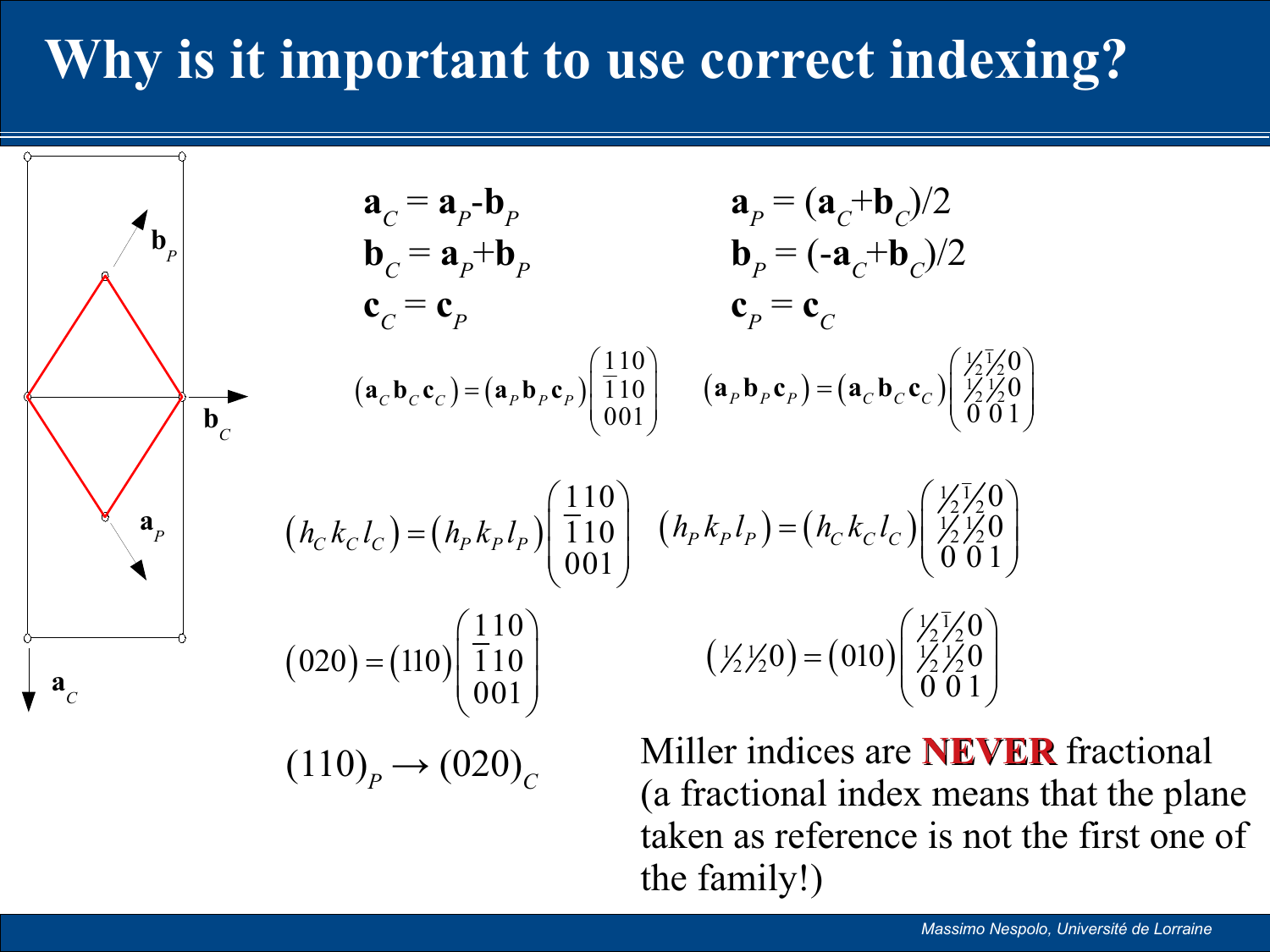## **Classification of reflection conditions**

- **General**: apply to all Wyckoff positions.
- **Special:**: apply to special Wyckoff positions. In particular, in presence of non-characteristic and extraordinary orbits one gets additional special reflection conditions.
- **Integral**: appear when a non-primitive unit cell is selected.
- **Zonal**: appear in presence of glide planes.
- **Serial**: appear in presence of screw axes.

## **Warning!**



Systematic extinctions Systematic absences (actually, presences!) Reflection conditions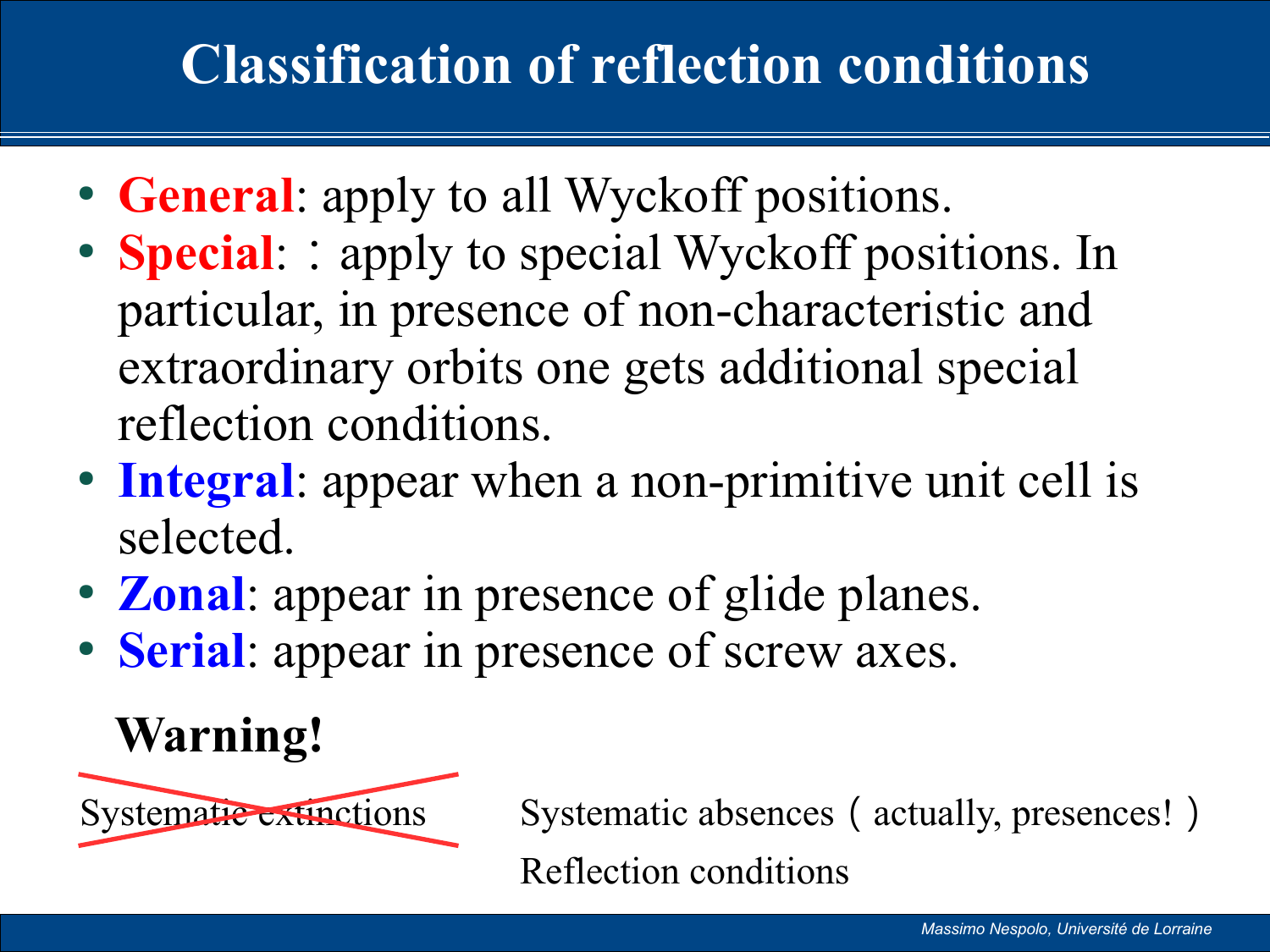## **Integral reflection condition: depend on the choice of the unit cell, not on the structure**



When you choose a primitive unit cell you do not see integral reflection conditions

https://doi.org/10.1107/S1600576715011206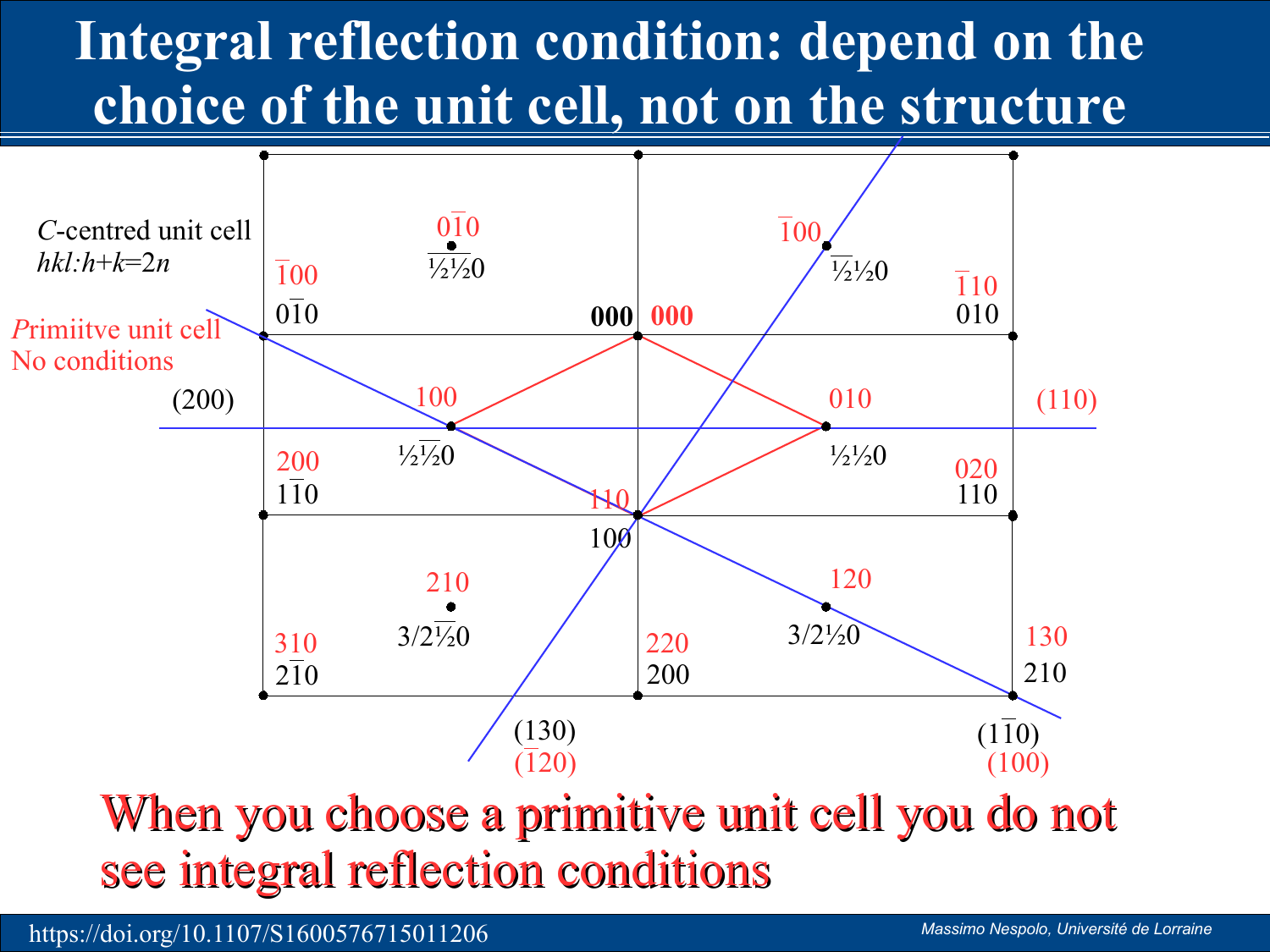### **Zonal reflection conditions: witness of glide planes**

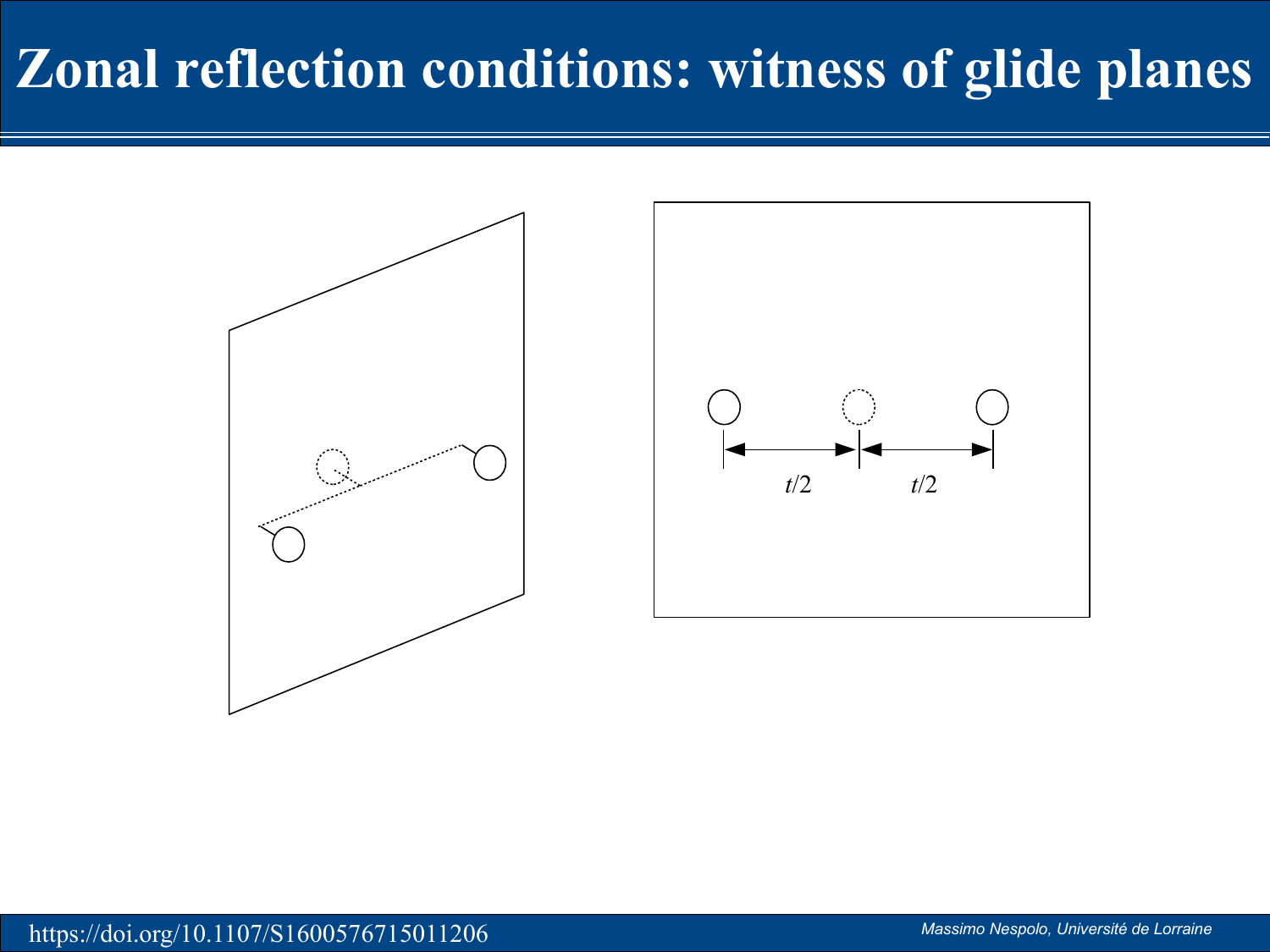## **Zonal reflection conditions: witness of glide planes**



**Direct space** In projection along the **a** axis the period along **b** seems halved

**Reciprocal space** On the  $(0k)$ <sup>\*</sup> plane the period along the **b**<sup>\*</sup> axis appears doubled.

**Reflection conditions** :  $0kl$  :  $k = 2n$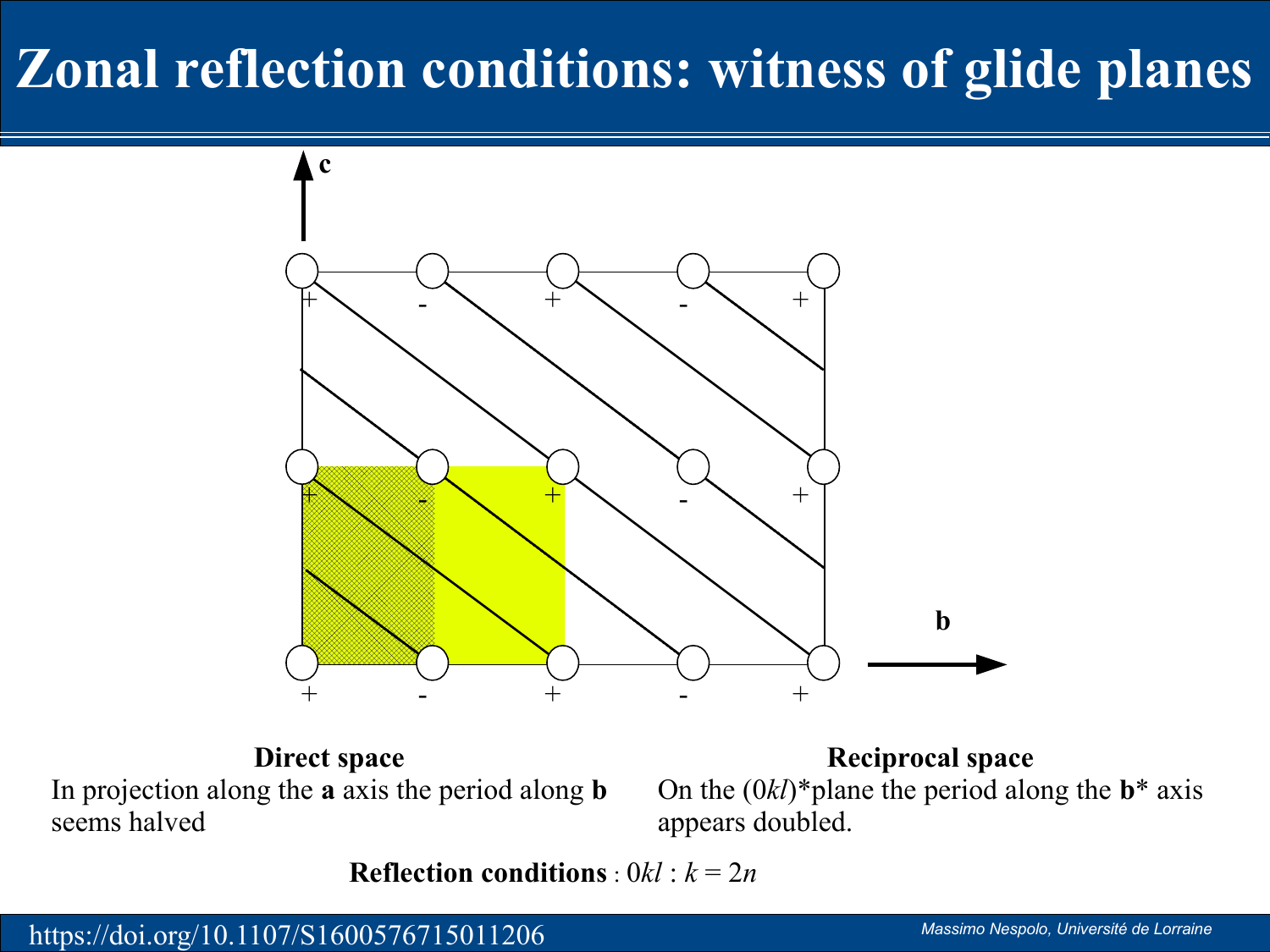### **Serial reflection conditions: witness of screw axes**



https://doi.org/10.1107/S1600576715011206